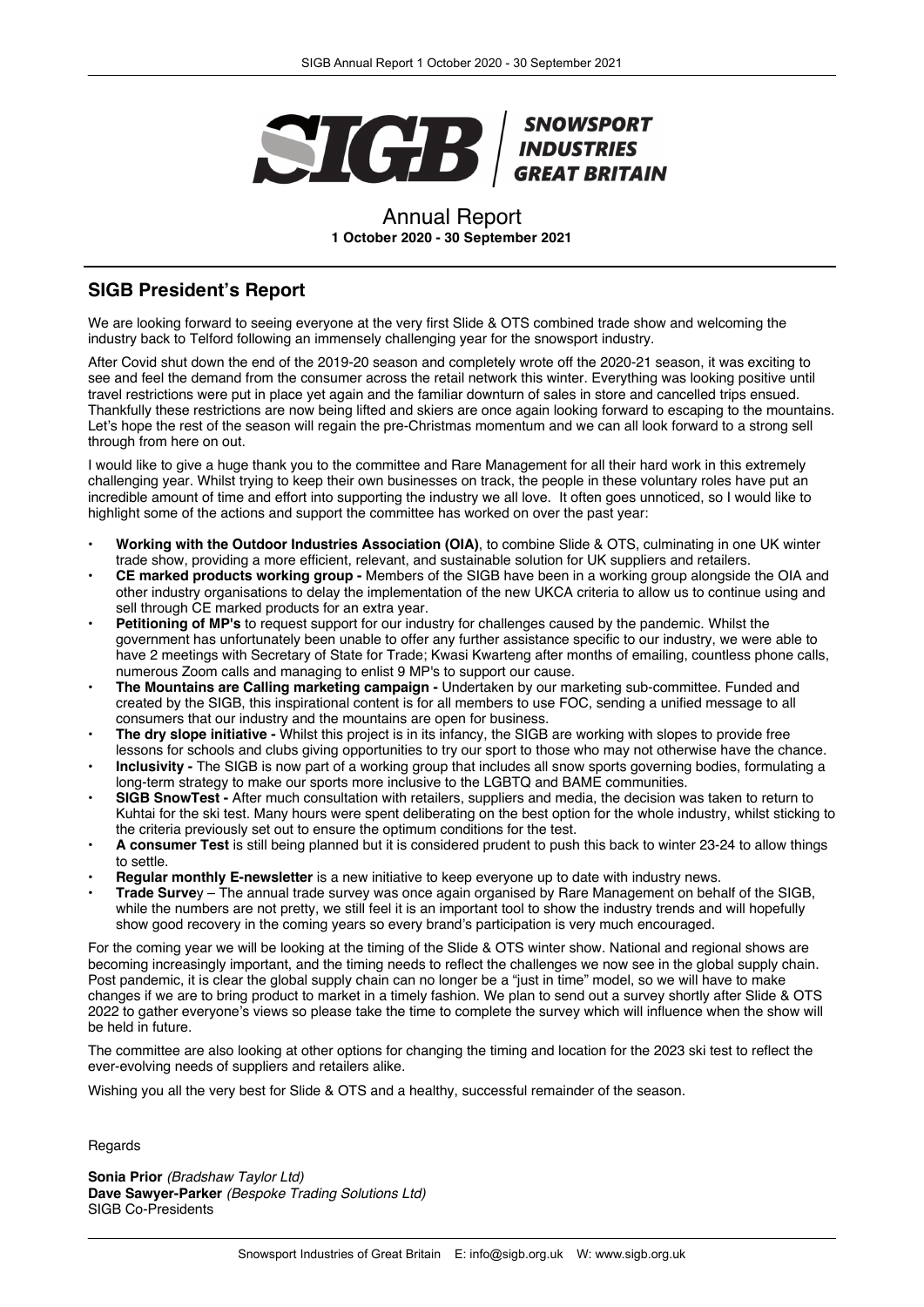# **Financial Report**

The committee is pleased to present the financial results of the Snowsport Industries of Great Britain for the year ended 30 September 2021.

With Slide 2021 cancelled due to the pandemic, SIGB Ltd has reported a loss in the year due to the costs of the initial organisation work and subsequent cancellation fees, all of which were kept to a minimum.

Administrative costs are in line with previous years and with no Media Officer, this led to a reduction in other costs.

The Snowsport Industries of Great Britain Association again decided not to charge subscriptions this year to aid its members in these difficult economic conditions. It also supported its subsidiary company paying the cancellation costs of Slide 21 which resulted in a fall in cash reserves to £232k. The Association will continue to support the industry, fund its ongoing activities and has sufficient cash reserves to do so.

With Slide '22 going ahead, it is hoped that the company will return a profit in the coming financial year. Cashflows for both entities will continue to be monitored closely.

### **Fiona Hamilton** - Accountant

### **Snowsport Industries of Great Britain**

Balance Sheet as at 30th September 2021

|                        |                            | £       | 30-Sep-21<br>£ | £       | 30-Sep-20<br>£ |
|------------------------|----------------------------|---------|----------------|---------|----------------|
|                        | <b>CURRENT ASSETS</b>      |         |                |         |                |
|                        | Bank                       | 232,243 |                | 271,315 |                |
|                        | SIGB Ltd - investn         | 100,000 |                | 100,000 |                |
|                        | Corporation tax            |         |                |         |                |
|                        | SIGB Ltd - loan            | 105,323 |                | 65,323  |                |
|                        | <b>CURRENT LIABILITIES</b> |         | 437,566        |         | 436,638        |
|                        | Creditors                  | 79      |                | 39      |                |
|                        |                            |         | 79             |         | 39             |
|                        |                            |         |                |         |                |
|                        | <b>NET ASSETS</b>          |         | 437,487        |         | 436,599        |
|                        |                            |         |                |         |                |
| <b>CAPITAL ACCOUNT</b> |                            |         |                |         |                |
|                        | Balance brought forward    |         | 436,599        |         | 434,084        |
|                        | Net Profit for Year        |         | 888            |         | 2,515          |
|                        |                            |         |                |         |                |
|                        | SHAREHOLDERS FUNDS         |         | 437,487        |         | 436,599        |

### **Snowsport Industries (GB) Ltd**

Balance Sheet as at 30th September 2021

|                               |          | 30-Sep-21  |        | 30-Sep-20 |
|-------------------------------|----------|------------|--------|-----------|
|                               | £        | £          | £      | £         |
| <b>CURRENT ASSETS</b>         |          |            |        |           |
| Bank                          | 58,144   |            | 30,064 |           |
| Debtors                       | 81,973   |            | 92,144 |           |
| Prepayments                   | 63,593   |            | 59,727 |           |
|                               |          | 203,710    |        | 181,935   |
| <b>CURRENT LIABILITIES</b>    |          |            |        |           |
| <b>SIGB Association</b>       | 105,323  |            | 65,323 |           |
| Creditors                     | 50,912   |            | 46,536 |           |
| <b>VAT</b>                    | $-5,359$ |            | 1,979  |           |
| Accruals                      | 1,585    |            | 2,610  |           |
| Corporation Tax               | 15       |            | 15     |           |
| Deferred Income               | 103,006  |            | 61,110 |           |
|                               |          | 255,482    |        | 177,573   |
| <b>NET ASSETS</b>             |          | $-51,772$  |        | 4,362     |
|                               |          |            |        |           |
| <b>CAPITAL &amp; RESERVES</b> |          |            |        |           |
| Share capital                 |          | 100,000    |        | 100,000   |
| Reserves                      |          | (151, 772) |        | (95, 638) |
| SHAREHOLDERS FUNDS            |          | $-51,772$  |        | 4,362     |
|                               |          |            |        |           |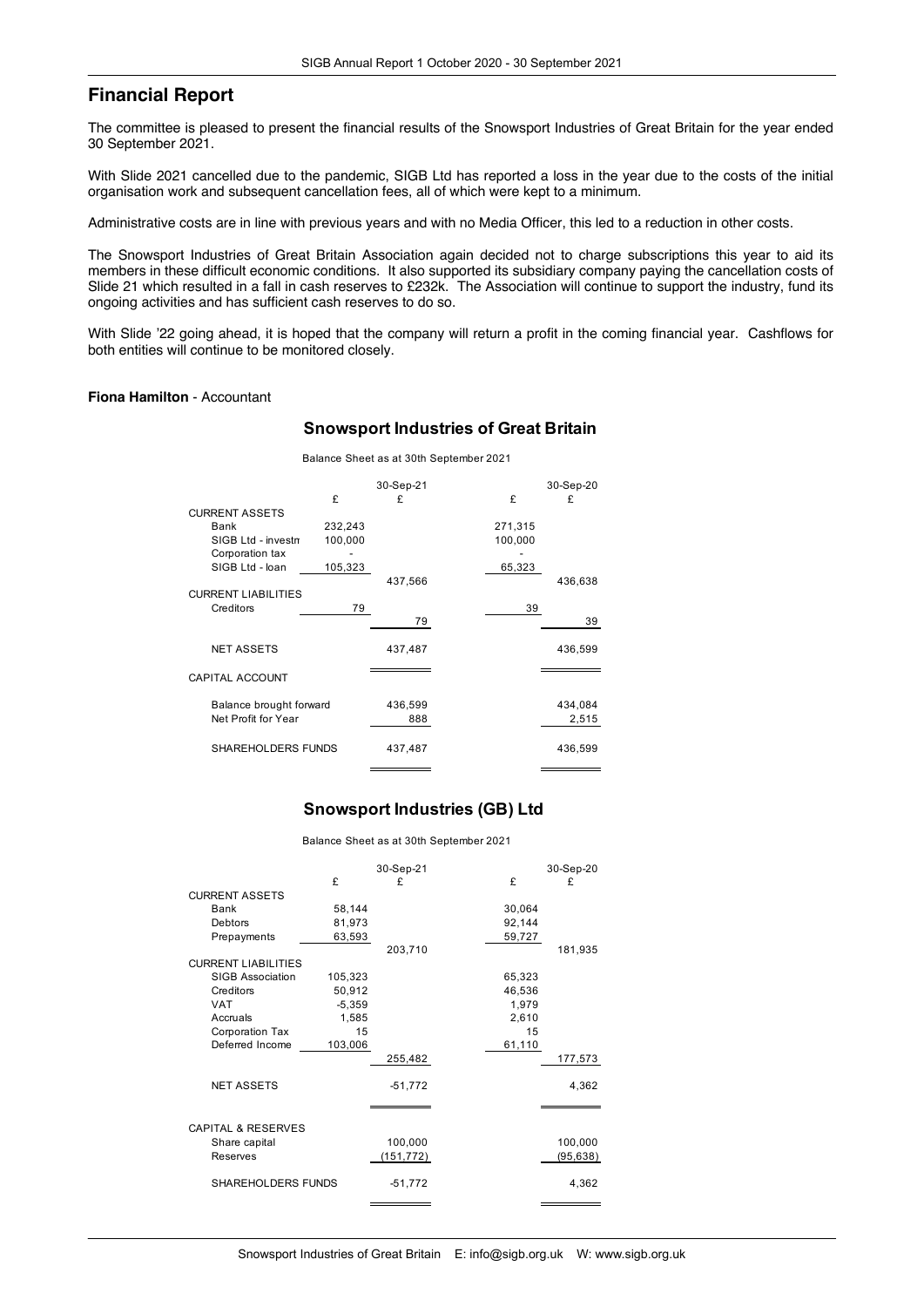# **Snowsport Industries (GB) Ltd**

Profit & Loss Statement for year to 30th September 2021

|                 |                                                  |            | 30/09/2021 | 30/09/2020 |
|-----------------|--------------------------------------------------|------------|------------|------------|
|                 | SLIDE - Space & Shell Sales                      |            |            | 219,415    |
|                 | <b>EXHIBITION COSTS</b>                          |            |            |            |
|                 | Hall Rental & Services                           |            |            | 27,454     |
|                 | <b>Organisers Fees</b>                           |            | 36,583     | 74,063     |
|                 | Carpeting                                        |            |            | 4,818      |
|                 | Shell Scheme                                     |            |            | 43,995     |
|                 | Registration & Visitor Communication             |            |            | 6,073      |
|                 | Electricity                                      |            |            | 7,304      |
|                 | Insurance                                        |            |            | 1,903      |
|                 | PR Costs                                         |            |            | 0          |
|                 | Advertising                                      |            |            | 2,511      |
|                 | Enhancements                                     |            |            | 5,798      |
|                 | Social Event                                     |            |            | 2,378      |
|                 | <b>Other Costs</b>                               |            |            | 649        |
|                 | SKI & SNOWBOARD TESTS                            |            |            | 10,481     |
|                 |                                                  |            | 36,583     | 187,427    |
|                 | <b>SLIDE EXHIBITION SURPLUS</b>                  |            | $-36,583$  | 31,988     |
|                 | SIGB ADMINISTRATION COST - Sch 1                 |            | 30,108     | 29,569     |
|                 | DISTRIBUTABLE FUNDS                              |            | $-66,691$  | 2,419      |
|                 |                                                  |            |            |            |
| <b>PAYMENTS</b> |                                                  | Sch $2(a)$ | 0          | 2,920      |
|                 |                                                  | Sch $2(b)$ | 2,625      | 2,475      |
|                 |                                                  |            | 2,625      | 5,395      |
|                 | SURPLUS FOR THE YEAR BEFORE TAX                  |            | (69, 316)  | (2,976)    |
|                 | <b>TAXATION DUE ON PROFITS</b>                   |            | 13,170     | 552        |
|                 | DEFICIT FOR THE YEAR AFTER TAX                   |            | (56, 146)  | (2, 424)   |
|                 |                                                  |            |            |            |
|                 | <b>SCHEDULES TO ACCOUNTS 30TH SEPTEMBER 2021</b> |            |            |            |
|                 |                                                  |            | 30/09/2021 | 30/09/2020 |
| 1               | SIGB ADMINISTRATION COSTS                        |            |            |            |
|                 | Secretarial & Finance                            |            | 26,652     | 25,995     |
|                 | Legal & Professional Fees                        |            | 1,890      | 1,200      |
|                 | Travel & Meeting Expenses                        |            | 249        | 1,424      |
|                 | Insurance & Sundries                             |            | 1,001      | 623        |
|                 | <b>Debtors Provisions</b>                        |            |            |            |
|                 | <b>Bank Charges</b>                              |            | 318        | 396        |
|                 |                                                  |            | 30,110     | 29,638     |
|                 | <b>Bank Interest Received</b>                    |            | (2)        | (69)       |
|                 |                                                  |            | 30,108     | 29,569     |
| 2               | SNOWSPORT PROMOTIONS                             |            |            |            |
| (a)             | Promotions                                       |            |            |            |
|                 | <b>Charitable Donation</b>                       |            |            |            |
|                 | Media Officer                                    |            |            | 2,920      |
|                 |                                                  |            | 0          | 2,920      |
|                 |                                                  |            |            |            |
| (b)             | Website                                          |            | 1,300      | 1,200      |
|                 | <b>Trade Survey</b>                              |            | 1,325      | 1,275      |
|                 |                                                  |            | 2,625      | 2,475      |